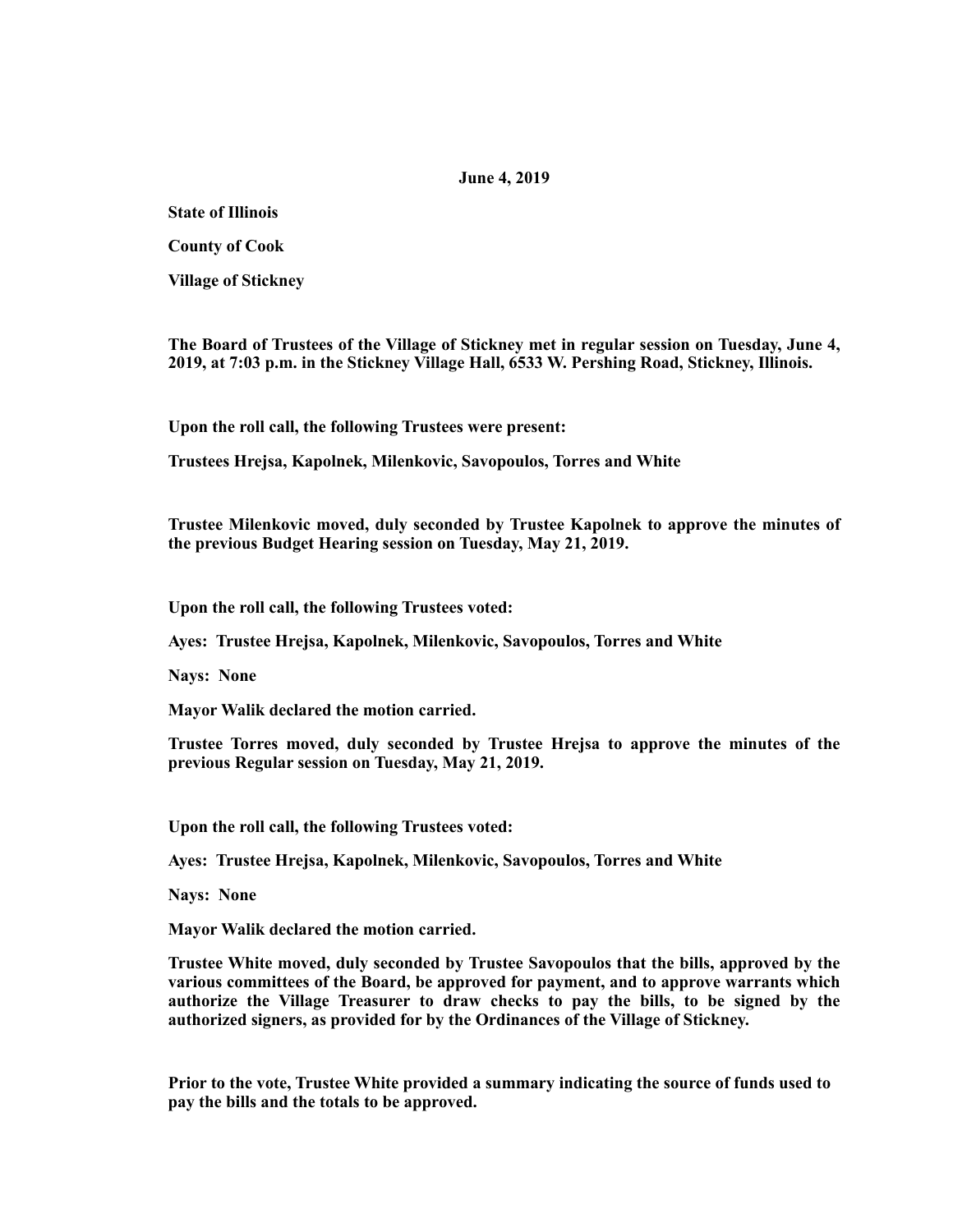**Corporate Fund: \$114,098.72 Water Fund: \$24,961.64 Motor Fuel Tax Fund: \$4,199.57 1505 Account: \$0 Police Revenue Sharing Fund: \$0 Capital Projects Fund: \$0 Bond & Interest Fund: \$10,725.00 Subtotal: \$153,984.93 General Fund Payroll: \$157,581.94 Water Fund Payroll: \$10,183.20 Subtotal: \$167,765.14 Total to be approved by Village Trustees: \$321,750.07** 

## **Page 2**

**Upon the roll call, the following Trustees voted:** 

**Ayes: Trustee Hrejsa, Kapolnek, Milenkovic, Savopoulos, Torres and White** 

**Nays: None** 

**Mayor Walik declared the motion carried.** 

**Trustee Savopoulos moved, duly seconded by Trustee Kapolnek to pass and approve Ordinance 2019-05, "An Ordinance Amending Chapter 18, Section 18-5 of the Municipal Code, Village of Stickney, Illinois Regarding Boarding Up of Windows"** 

**Prior to the vote Village Attorney Mike Del Galdo explained that this is the Mayor and the Boards continuing effort to clean up and strengthen the codes to ensure code compliance to strengthen the provisions regarding boarding up of windows.** 

**Upon the roll call, the following Trustees voted:** 

**Ayes: Trustee Hrejsa, Kapolnek, Milenkovic, Savopoulos, Torres and White** 

**Nays: None** 

**Mayor Walik declared the motion carried.** 

**Prior to the vote, Trustee White informed us that prior to the meeting the Mayor distributed a new Exhibit A dated June 4, 2019.**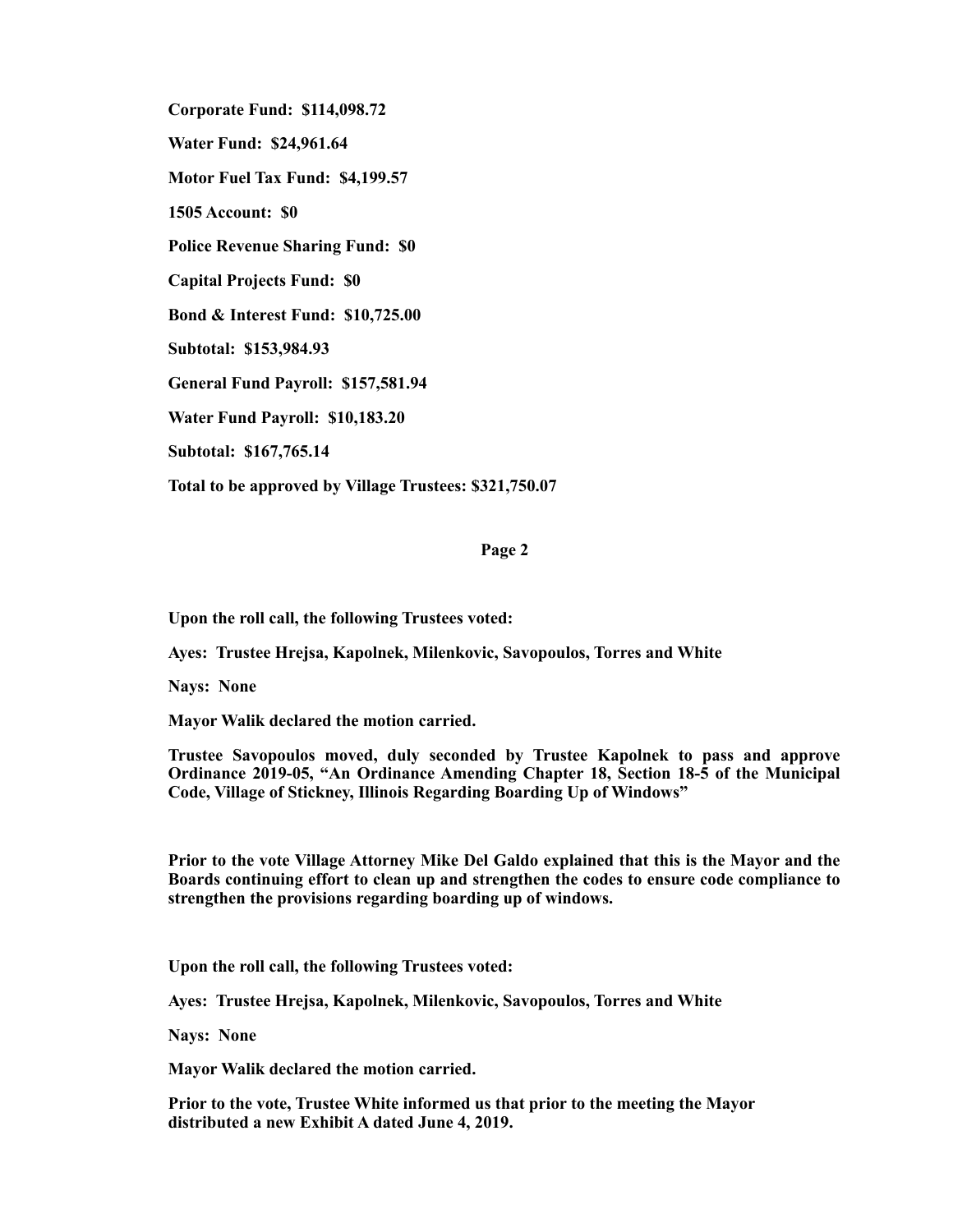**Trustee White moved, duly seconded by Trustee Savopoulos to approve Resolution 07-2019, "A Resolution Appointing Certain Members of the Board of Trustees and Certain Officers, Employees and Officials of the Village of Stickney to Certain Positions for the Village of Stickney, Cook County, State of Illinois"** 

**Upon the roll call, the following Trustees voted:** 

**Ayes: Trustee Hrejsa, Kapolnek, Milenkovic, Savopoulos, Torres and White** 

**Nays: None** 

**Mayor Walik declared the motion carried.** 

**MAYOR'S REPORT: The Mayor wished the Fathers a Happy Father's Day. He thanked everyone who came out for the Memorial Day Ceremony. He especially mentioned Trustees Savopoulos and Milenkovic, Koppers, the Water Reclamation District, all the construction guys, Joe Lopez for grilling and Beth Lukas who set this all up.** 

**CLERK'S REPORT: The Clerk continued with information pertaining to the 2020 Census. Thirty percent of respondents specifically said the most important reason to fill out the census is: It helps determine funding for public services in my community: Twenty-five percent said it is their civic duty: Seventeen percent said it contributes to a better future for their community: Fifteen percent said it provides information for their local government to plan for changes: Ten percent said it determines their state's number of elected representatives;** 

**TRUSTEE REPORTS:** 

**Trustee Hrejsa reminded people of Music in the Park starting June 5. Details were reported.** 

**Trustee Kapolnek informed people that the Metropolitan Water Reclamation District** 

**is making rain barrels available again. The cost is \$49.78 with free delivery.** 

**Page 3** 

**Trustee Torres thanked people for volunteering on Memorial Day.** 

**Trustee Milekovic provided information about the free Oak Tree Saplings that the Metropolitan Water Reclamation District is giving away on Wednesday mornings 9:00 a.m. to noon through October. The Trustee told us that one medium-size Oak Tree can help prevent flooding and improve water quality by absorbing 2800 gallons of rainfall per year. Public Works is doing a great job with the rain.** 

**Trustee Savopoulos gave an update on the Veteran's Pavilions. The Memorial Day event had a good turnout. The weather worked out. He had a special thank you for the**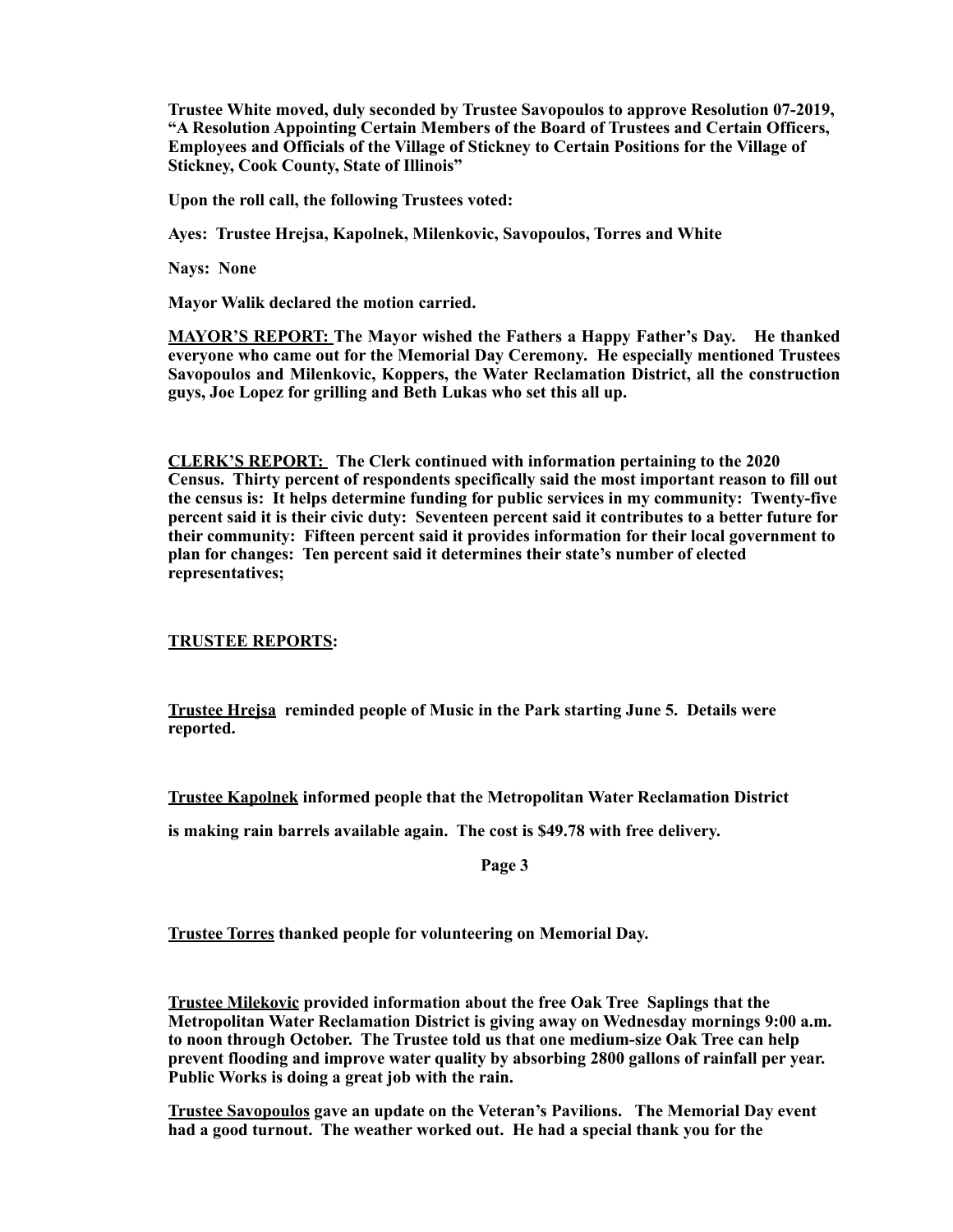**following: The Metropolitan Water Reclamation District; Koppers Inc.; Proficio Consultancy; Morrison Construction; Ozinga Concrete; Robert Andreas & Sons; Sharlen Electric Co.; Fred Kutcha; Bryan David's Landscaping; Stickney-Forest View Lions Club; American Legion Post 687; Stickney Police Association; Stickney Senior Club; Ed Bartunek; Debra Johnson from Ante Debs; Ronald E. Cunat; Charles and Dorothy Ptacek; August and Alyce Vujtech; Ed Dabrowski; Police Chief Dan Babich and his brother who applied the roofing singles to the pavilions; Trustees Tim Kapolnek and Milenkovic who partnered up with me and did a lot behind the scenes: Finally, he thanked all our Veterans for their service and the fallen Veterans who made the ultimate sacrifice for our country.** 

**Mayor Walik then thanked Trustee Sam Savopoulos for dedicating his time and his generous contribution to this project.** 

**The Mayor asked for reports from Ed Bartunek from the Tree Committee. We learned that a representative from the Morton Arboretum met with him and Beth Lukas. We are going to have a lot of new trees in town. It is a 50/50 program. The Village will pay half and a grant will fill in the other half. We will start planting trees in the early fall. Deb Johnson the representative from the Women of the American Legion Auxiliary will have a luncheon on June 20 and then they will take a break.** 

## **DEPARTMENT REPORTS:**

**Public Works Director Joe Lopez enlightened us on the new LED stop signs that have been installed in various strategic areas of the Village. He lamented over the excess amount of rain we have been experiencing. It has been a challenge to cut the grass. He noted that damns are breaking and animals are misplaced.** 

**The Mayor added that the LED stop signs are very expensive and they are trying to use them near schools and parks at this time.** 

**Police Chief Dan Babich: We learned that the last two recruits are in the final stages of their training. One is in the shadow phase where a full-time officer observes and only steps in to correct him. They ride in separate cars and arrive at calls together. The other recruit is in his sixth week out of ten. The Chief asked people to monitor their speed. He explained that Stickney is a flood gate with traffic passing through. School lets out on June 11. Crime is down.**